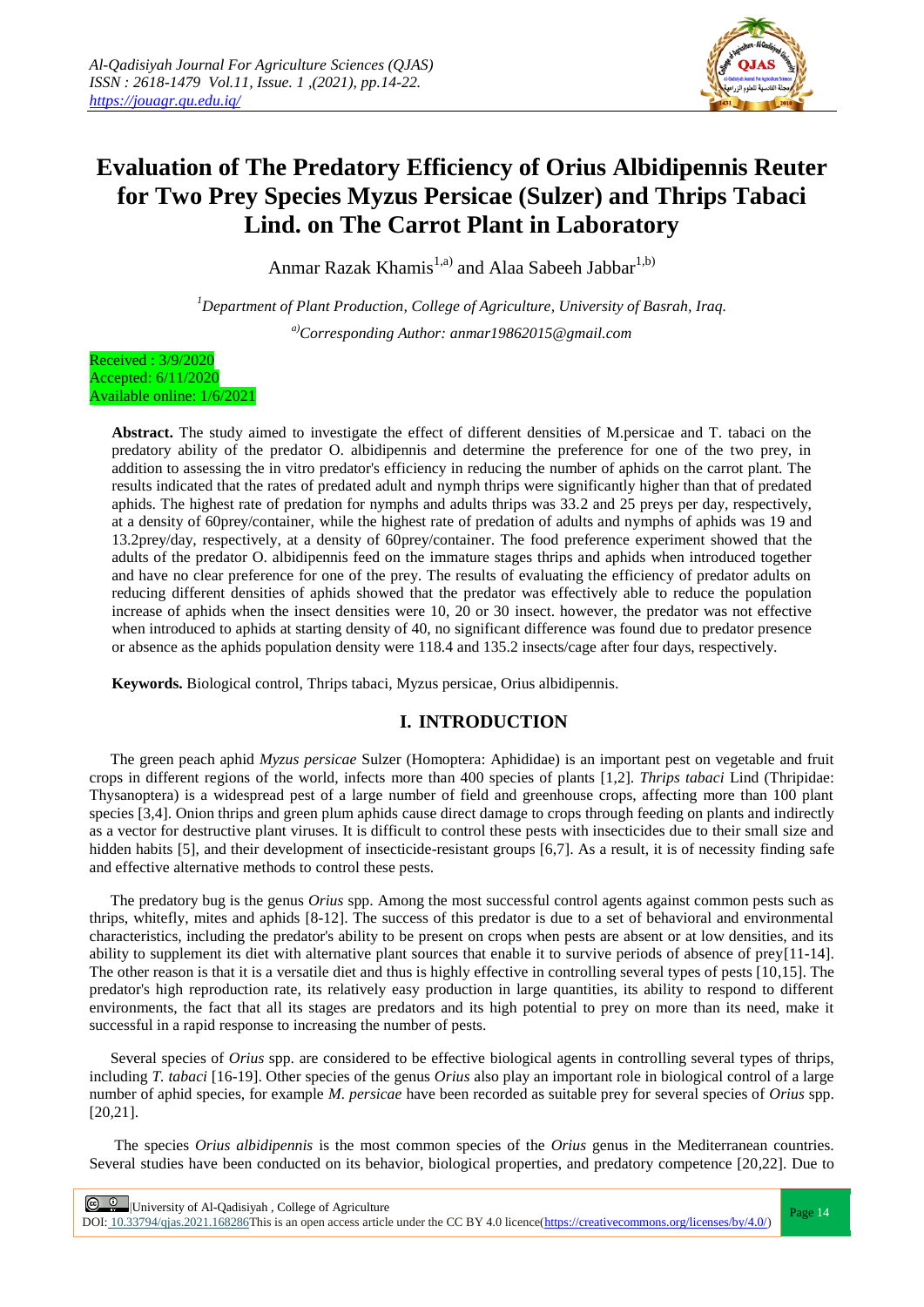

the importance of these pests and the lack of studies on the ability of the predator *O. albidipennis* to control these pests, this study aimed to evaluate predator predation rates for different population densities of *M. persicae* and *T. tabaci*, and determine whether there is a preference for one of the two prey, in addition to evaluating the predator's efficiency in Reducing the population of aphids on carrot plant under laboratory conditions. The current study may also demonstrate the effectiveness of *O. albidipennis* in controlling different types of pests such as thrips and aphids.

# **II. MATERIALS AND METHODS**

### **Insect colonies preparation**

The experiment was carried out in the postgraduate laboratory at the College of Agriculture - University of Basra. In order to obtain pure insect colonies at different stages of green peach aphids and onion thrips for the laboratory experiments, the insects were bred in the growth rooms, under a temperature of  $25 \pm 2C$ , relative humidity of  $65 \pm 5$ %, and a period of 16 hours light and 8 hours of dark using white LED light with an intensity of 2000 lux, [11,23].

### **Colony of green plums Myzus persicae (sulzer)**

Leaves infected with different stages of the green peach insect *M. persicae* were brought from Al-Houta area in Shatt Al-Arab district. The samples were examined to confirm being free of biological enemies or alien species. the aphid insects were diagnosed with the aid of Dr. Khaled Jaber Abdul Razzaq in the Laboratory of Insect Classification / Faculty of Agriculture / Al-Muthanna University. The infected leaves were placed inside a 30 cm3 wooden cage with a wooden base and covered on all sides with a transparent cloth. Plastic pots planted with radish plants, the preferred host for this insect, were placed inside the cage and the leaves were removed after asuring that aphids were transferred to the radish plants. The colony's reproduction was maintained by adding new radish pots as required and left to multiply for 2-3 generations before being used in subsequent laboratory experiments.

## **Onion thrips Thrips tabaci colony**

The onion thrips colony was established from insects that were collected by the Aspirator from the onion and garlic plants grown in the Agricultural Research Station of the College of Agriculture. Thrips were diagnosed with the help of Dr. Awatef Abdel Fattah Hammoudi in the Insect Laboratory, College of Agriculture / University of Baghdad. The insects were kept for reproduction in wooden cages, previously mentioned, containing plastic pots planted with cucumber and onion plants. the plants pots were replaced weekly and the colony was left for reproduction for 2-3 generations before using in experiments.

# **The predator O. albidipennis**

The adult predator insects were collected by insect collecting net from a field planted with carrot *Daucus carota* in Al Madina district north of Basra. The insects were placed in transparent plastic containers (18 x 12 x 8 cm). A square hole of 10 x 10 cm was made in the container lid and covered with a transparent cloth for ventilation. The predator adults were provided with adequate numbers of prey and a piece of cotton soaked in 50% sucrose solution. The containers were transferred to the insect laboratory and stored in the growth chamber intil using the predator in subsequent experiments. The predator was diagnosed by Prof. Dr. Iyad Abdul-Wahab Abdul-Qadir, the specialist in insect classification, and one teaching staff of the College of Agriculture / University of Basra.

# **Laboratory experiments**

All experiments were performed in the same growth chambers and under the same conditions as previously mentioned.

### **Predation efficacy of O. albidipennis adults on different densities of nymphs and adults on onion thrips T. tabaci**

Transparent plastic containers (6 x 6 x 4) cm were used containing a 1 cm thickness layer of 2% water agar. A piece of carrot leaf of 5 cm was placed and the stalk was wrapped with a cotton swab moistened with a sugar solution to maintain the leaf moisture and keep it soft as it was food For prey and a source of moisture for the predator. The container lid was punched several holes and covered with a piece of transparent cloth for ventilation.

A fine brush and an aspirator were used to transfer different numbers of adults and 2nd instar nymphs *T. tabaci* to be (10, 20, 40, 60) insects/container from the insect rearing colony. The insects were left two hours to settle, and then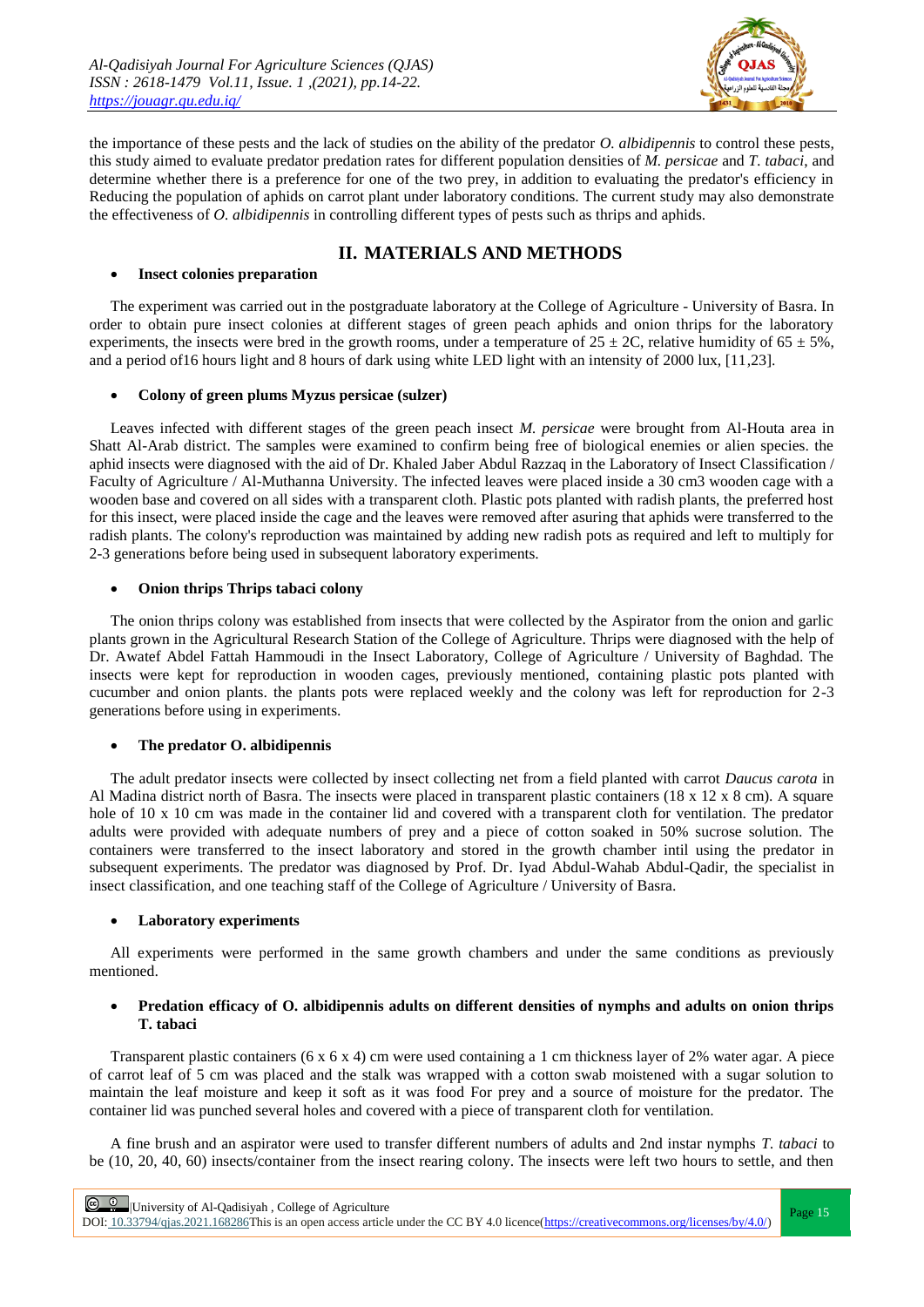

one adult predator, starved for 24 hours to stimulate predation, was introduced to each container. After 24 hours, the predator was removed and the number of consumed preys and the remaining live prey was counted using OPTIKA compound microscope under 10x magnification. Each treatment was repeated 5 times while checking the natural mortality rate of the prey in the absence of the predator in 5 containers containing the same densities of prey [12,22].

# **Predation efficacy of O. albidipennis adults on different densities of nymphs and adults of green peach aphid M. persicae**

The same procedure were followed in the previous experiment (onion thrips) except that the nymphs were between the second and third instar.

# **Feed preference for O. albidipennis**

To determine if the predator *O. albidipennis* has a higher preference for one of the two prey. 30 2nd instar nymphs of *T. tabaci* or 30 2nd-3rd instar nymphs of green peach *M. persicae* were placed separately or combined ( 30 of each insect togather) in each container. The insects were left to settle, and a full-starved predator adult insect was placed in each container. After 24 hours, the predator was removed and number of prey remaining on the leaves was calculated using a dissecting microscope to determine the number of prey consumed. Each treatment was repeated 5 times. The experiment was conducted according to the method [15].

#### **Evaluation of O. albidipennis ability to control and reduce M. persicae population**

Different numbers of adult *M. persicae* (40,30,20,10) insect / plant were distributed as homogeneously as possible on carrot plants in the stage of five real leaves using micro-brushes. Carrot plants were planted in plastic pots, one plant/pot, 11 cm diameter and 11 cm height. The aphids adults were kept using polyethylene cages covering the potted plants. The cage consists of a piece of transparent plastic paper 20 x 30 cm folded and fastened at both ends by silicone to form a cylinder 20 cm high and 10 cm diameter, the upper part of the cage was covered with a transparent cloth that was fixed with silicone. One adult predator insect was introduced to each cage. 2 cm of sand was placed around the base of the cage to ensure the predator or prey was prevented from escaping. Each treatment was 5 replications in addition to 5 replicates of control for each treatment without the predator. Number of aphids was calculated after 4 days [24,25].

#### **Data analysis**

The laboratory experiments were according to complete randomized design CRD. The results were analyzed using GenStat version 2012 and the averages were compared according to least significant difference L.S.D. [26].

# **III. RESULTS AND DISCUSSION**

### **Prédation efficace of O. albidipennis adults on different densities of nymphs and adults on onion thrips T. tabaci**

Figure (1) shows that there is a direct relationship between predation efficiency and the increase in the number of onion thrips nymphs given to the predator. The predation efficiency increased with the increase in the number of prey, and the highest rate of predation reached 33.2 prey  $/$  day at a density of 60 prey  $/$  container, which did not differ significantly from the treatment of 40 prey / container density of 30.6 prey / day. The highest predator efficiency of onion thrips adults reached 25 prey / day at a density of 60 prey / container and did not differ from the treatment of 40 prey / container density of 23.2prey/day.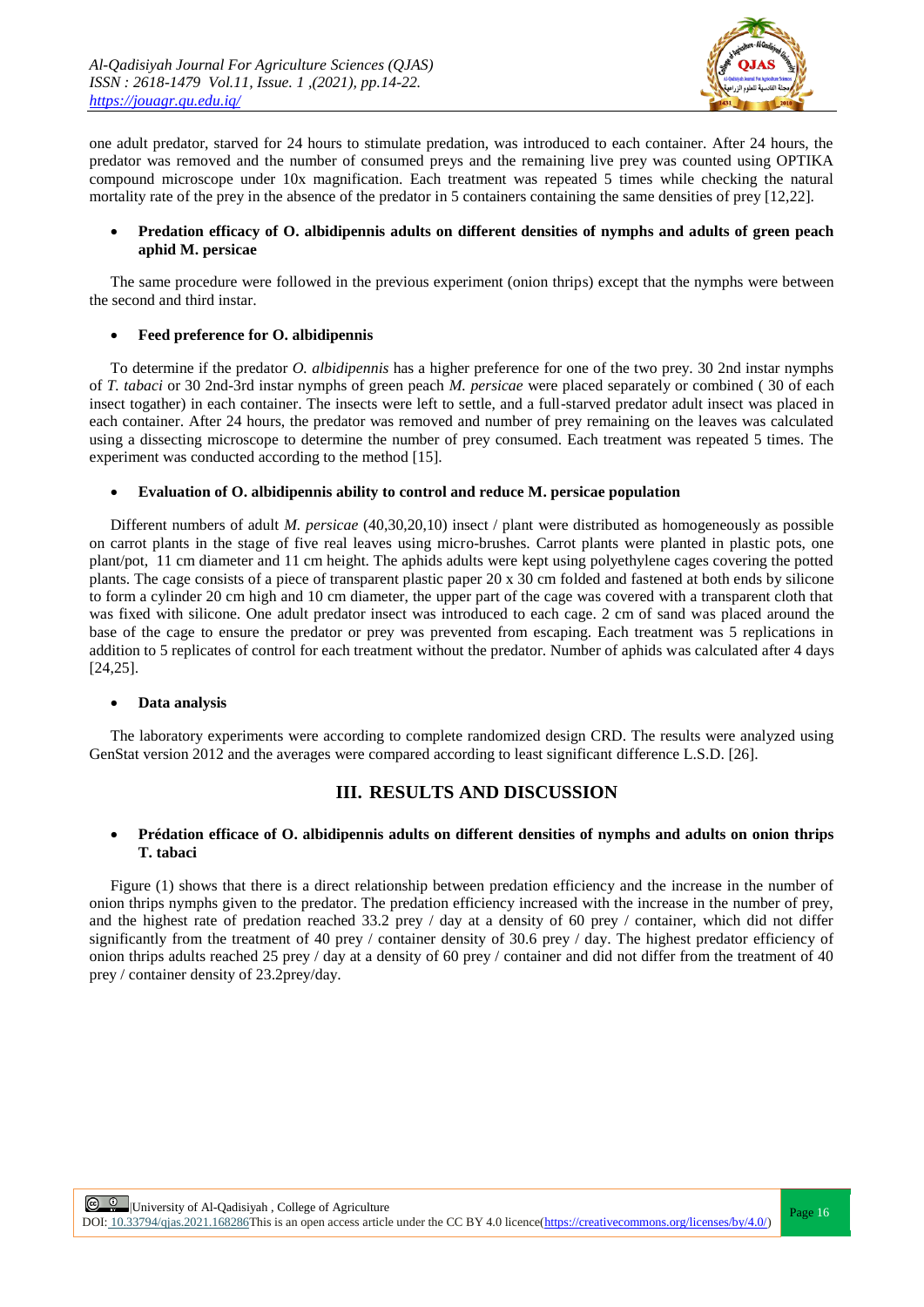



**FIGURE 1.** Predation of predator *O. albidipennis* adults on nymphs and adults of the onion thrips insects.

The reason for the higher predator's predator efficiency when increasing the prey density may be attributed to the decrease in the search period that the predator needs to find the prey. That is, *O. albidipennis* needs less time to search for prey when there are higher prey densities. The ability of the predator to prey on more nymphs compared to adults is generally due to the ability of adults to move and escape compared to nymphs.

Fathi *et al*. [16] found that one adult *O. niger* preyed 9.4, 16.63 and 16.89 prey from onion thrips at prey densities of 10, 50 and 60 prey / plate, respectively. Chow *et al*. [27] stated that the predator *O. insidiosus* is more efficient at preying on the adult mite, *Amblyseius degenerans*, while it is less efficient in the predation of adult thrips, *Frankliniella occidentalis*. This is generally due to the difference in size and mobility between the two prey. *O. insidiosus* are effective predators of nymphs and adults of thrips from *Frankliniella* spp. Often the nymphs are preyed first, then the adult insects because the adults are more able to move and escape from predation [28]. Bonte *et al*. [21] reported that the adults of the predator *O. thripoborus* and *O. naivashae* preyed on 23.94 and 17.64 of the nymphs of *F. occidentalis* at the density of 40 nymphs/plate, respectively, and 7.87 and 4.33 of the thrips adults of the same species at densities of 20 adult/plate after 24 hours, respectively. Tommasini *et al*. [29] recorded that predation rates on thrips, *F. occidentalis*, by predator *Orius* spp. adults were between 10.2 and 14.9 insects per day. Liu *et al*. [23] found that predator *O. sauteri* daily consumes approximately 9.4 of *Megalurothrips usitatus* when the prey density is 10 insects/plate. The highest predation rate for thrips was 45.3 per adult female of predator when 120 prey were provided per plate within 24 hours. Hamed [22] found that the predator *O. albidipennis* preys on an average of 10 nymphs and adults of *T. tabaci* when there are only 10 insects/plate per predator per day, and the highest rate of predation was 44.00 and 38.67 nymphs and adults thrips respectively for each adult predator when 60 prey are available per dish in 24 hours. Butler and O'Neil [8] indicated that the number of prey attacked by adults of predator *O. insidiosus* is relatively constant as the predator ages. The maximum predator prey efficiency was 11.6 insects from soybean thrips, *Neohydatothrips variabilis*, within 24 hours, at prey density of 20. Kohno and Kashio [30] indicated that individuals of either sex of *Orius* spp., preyed on more than 100 nymphs of Thrips *F. occidentalis* during the nymphal stage only.

## **Prédation efficace of O. albidipennis adults on different densities of nymphs and adults of green peach aphid M. persicae**

The results of Figure (2) showed that the maximum number of nymphs that preyed was 19 prey / day at a density of 60 prey / container, which did not differ significantly from the treatment of 40 prey / container density of 17.4 prey / day. The predator adults recorded the highest predatory efficiency on the adults of the green peach aphid insect 13.2 prey / day at a density of 60 prey / container, which did not differ significantly from the treatment of 40 prey / container density of 12.6 prey / day. Rutledge and O'Neil [25] reported that the highest predatory efficacy of *O. insidiosus* was 19.25 adult soybean aphid *Aphis glycines* at a density of 64 insects/plate within 24 hours. While Rutledge *et al*. [24] indicated that the predator *O. insidiosus* consumed 10.23 aphids from soybeans in a maximum during 24 hours at a density of 32 insects/cage.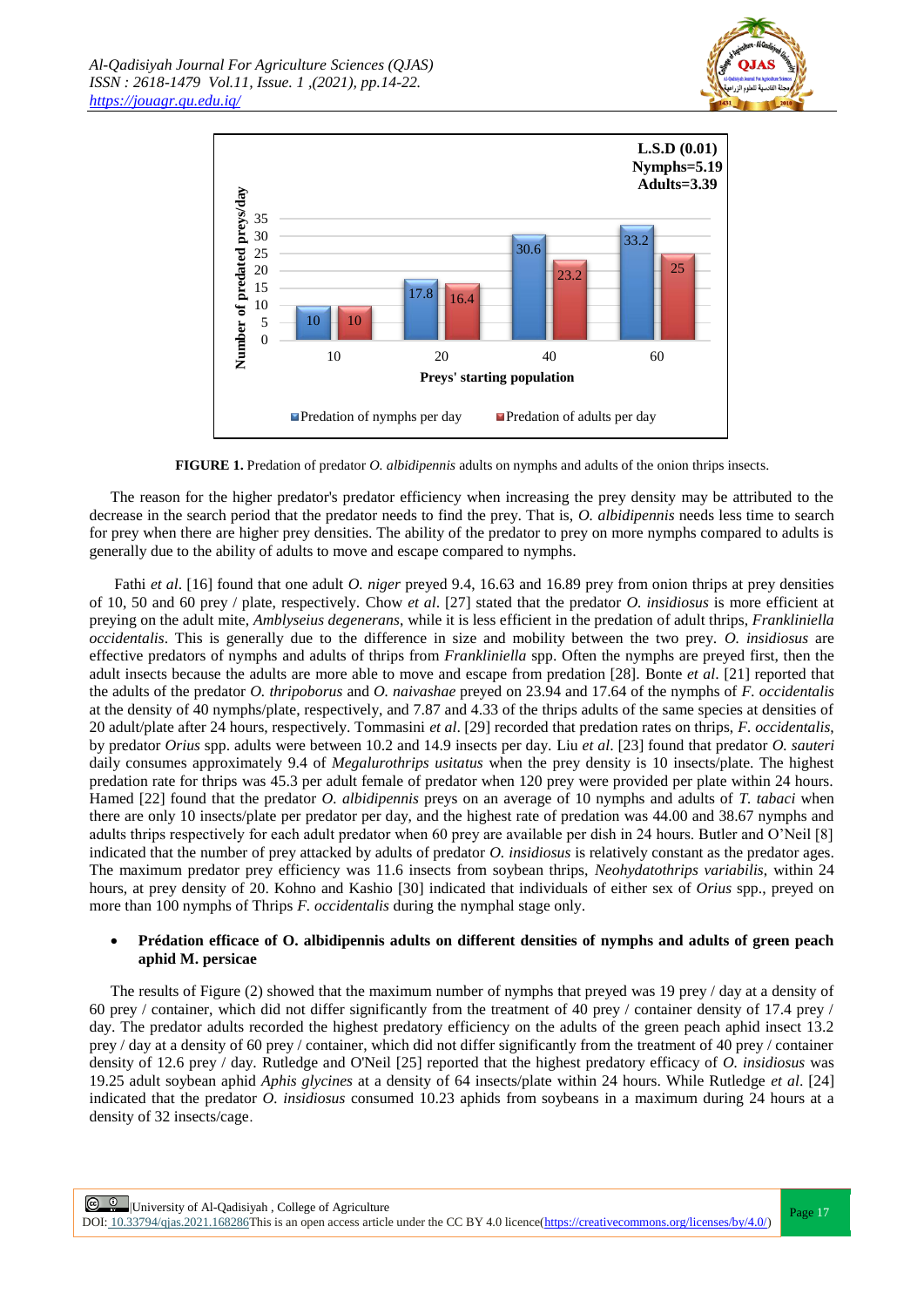



**FIGURE 2.** Predation of predator *O. albidipennis* adults on nymphs and adults of the green peach aphids.

The adult insects of the predator *Orius* spp. can prey on large numbers of preys under certain conditions, for example, the total average of soybean aphids and thrips predated by the predator *O. insidiosus* were 126.0 and 391.8, respectively [8]. Rutledge *et al*. [24] found that up to 10 soybean aphid insects were preyed upon by *O. insidiosus* in 24 hours. Bonte *et al*. (21) reported that *O. thripoborus* and *O. naivashae* adults preyed on 5.38 and 3.60 insects respectively from *M. persicae* nymphs at a density of 20 nymphs/plate within 24 hours. Fathi and Nouri-Ganbalani [17] showed that two *O. Minutus* and *O.niger* adults can prey on 191.46 and 282.28 onion thrips during their adult life. Rondon *et al*. [31] found that the predator *O. insidiosus* consumes an average of 5.7 insects from *Aphis gossypii* every 24 hours when insect density was 10 insects/plate. Butler and O'Neil [8] indicated that the maximum predatory efficiency of the predator *O. insidiosus* was 3.5 soybean aphids within 24 hours when the prey density was 12. However, high predation efficiency is not always an indicator of prey suitability. Mendes *et al*. [32] stated that high prey consumption may occur to fill a nutritional gap as a result of low-quality prey.

# **Feed préférence for O. albidipennis**

Each adult predator consumes a thrips nymphs aphids when introduced together (Figure 3), which indicates that the predator does not have a specific preference for prey. It also found that the consumption of onion thrips nymphs when presented as prey alone was significantly different from its consumption as a mixture with aphids. The consumption of thrips decreased significantly when aphids were present, as the predator consumed 23.3 insects / container when presenting thrips per unit and 15.4 insects / container in the prey mixture. While there were no significant differences in the consumption of aphids when presented alone or mixed with thrips nymphs, where the predator consumption was 14.8 insects / container in the first case and 11.6 insects / container in the second case, respectively.



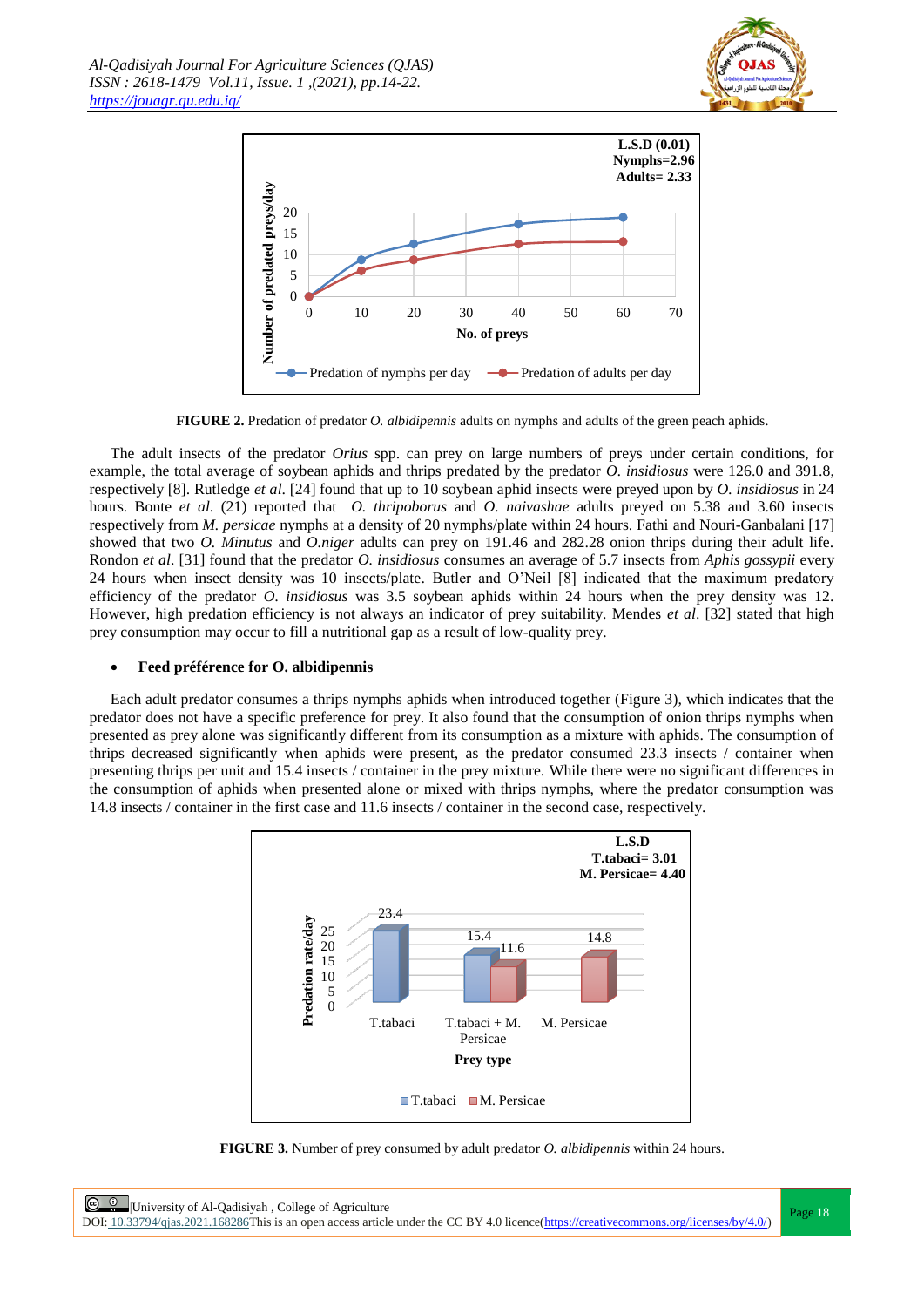

It is noted that the number of aphids that were preyed has not changed when it is present alone or mixed with thrips, and the predator consumes thrips nymphs in greater numbers than the nymphs of aphids when presented in a mixed manner. this is mostly due to the difference in the means of defense and movement ability of the two prey. It was observed that the aphids remain stationary even when the predator approaches, unlike the thrips, which begins to escape, which makes the thrips more visible to the predator. The predator's ability to detect prey, accessibility, prey defenses against predator and the predator's ability to feed effectively are four main factors that determine the ease with which a particular prey is attacked by a general predator [33].

These results are similar to those of several studies. Wittmann and Leather] 34 reported that the preference for *O.laevigatus* predator for two prey from *Amblyseius degenerance* and *Amblyseius cucumertis* was different due to behavioral differences between the prey, and *A. degenerance* was more mobile than *A. cucumertis*, as the predator has a greater ability to capture less active species. Several studies have indicated that the predator *Orius* spp. Is a polyphagous predator. Messelink *et al*. [15] found that the adult predator *O. majusculus* feeds on thrips as well as aphids, without clear preference, and that the presence of thrips enhances the presence of predators and thus controls aphids. Wang *et al*. [11] stated that the predator *O. sauteri* preys on the thrips, *F. occidentalis*, *M. persicae*, and three other types of aphids, and was able to develop and reproduce when the two insects were introduced as prey. Although the best developmental and reproductive performance of the predator was when feeding on thrips, *F. occidentalis*, *M. persicae* could represent an important alternative prey for the predator when thrips are rare. Neither insect negatively affected the numerical response of *O. sauteri* in biological control applications. Experiments of *O. niger* preference on three groups of prey in equal population showed a greater preference for *T. tabaci* and *A. gossypii* compared to *Tetranychus urticae*, and that consumption was not significantly affected by the number of *T. tabaci* and *A. gossypii* stages [19]. Butler and O'Nei [8] attributed the predator *O. insidiosus's* preference for attacking soybean thrips than attacking soybean aphids, regardless of relative prey density, to several reasons, including the predator's behavior in searching for food and identifying prey by sight. Soybean thrips were more visible to the predator, being more mobile and as a result they were attacked more often. The other reason was the defensive response of soybean aphid to predation, as aphids produce secretions from the corneal channels that lead to deterring or killing the predator.

Rutledge and O'Neil [10], Yoo and O'Neil [25,35], Harwood found that despite its preference for soybean thrips, the predator *O. insidiosus* attacks soybean aphid *A. glycines* at a very low density of 0.5 aphid per plant even when soybean thrips are available in the field. Moreover, the researchers reported that increasing the aphids' density also increased the proportion of *O. insidiosus* attacking aphids, indicating that the predator is tracking aphid densities. Butler and O'Neil [8], Butler and [36], O'Neil showed that the predator *O. insidiosus* is polyphagous and that thrips are highly prefered prey of the predator. Likewise, prey movement and defense tactics are important factors that the predator takes into account in choosing prey. Butler, O'Neil [37], Desneux, and O'Neil [38], recorded defensive mechanisms of *A. glycines* against *O. insidiosus* that were more pronounced and effective than those observed in *F. occidentalis*.

#### **Evaluation of O. albidipennis ability to control and reduce M. persicae population**

The results of the statistical analysis in Fig. (4) showed that the predator *O. albidipennis* was able to reduce the population growth of green peach aphid compared to the population growth of aphid in the treatments in the absence of the predator, which started with numbers of 10, 20 and 30 adult insects/cage. However, treatments that started with numbers of 40 adults / cage did not differ in the increase in the number of aphids in the treatments with or without the predator, as the density of aphids after four days reached 118.4 and 135.2 insects / cage, respectively.

The low efficiency of the predator in controlling population increase of aphids when its density was starting at 40 insects / cage may be attributed to the increase in the accumulation of insects' exerment, honeydew and moulting skins on plant leaves, which impede the predator and increase the predator's searching period for prey, which affects the predator's efficiency. Aphids secrete via corneal ducts a fast-solidify, wax-like liquid droplet that is Tri acyle glecerol as a defense against predators [39], which can deter or kill a predator [37]. This is in accordance with Rutledge *et al* [24], Rutledge and O'Neil [25], reporting that the predator *O. insidiosus* is able to reduce the population growth of aphids in soybean at starting population densities 12, 24 and 48 adult / cage compared to the population growth of aphids in the absence of the predator. However, when the number of aphids was initially 64 adults/cage, the increase in the number of aphids was not significantly different between treatments with or without the predator.

Messelink *et al*. [15], stated that the predator *O. majusculus*, when present in sufficient densities, can play a major role in controlling aphids by rapidly responding to aphid infestation due to their continuous presence in the crop. Rutledge and O'Neil noted [25], Harwood *et al*. [35], Desneux *et al*. [40], indicated the potential of the predator *O.*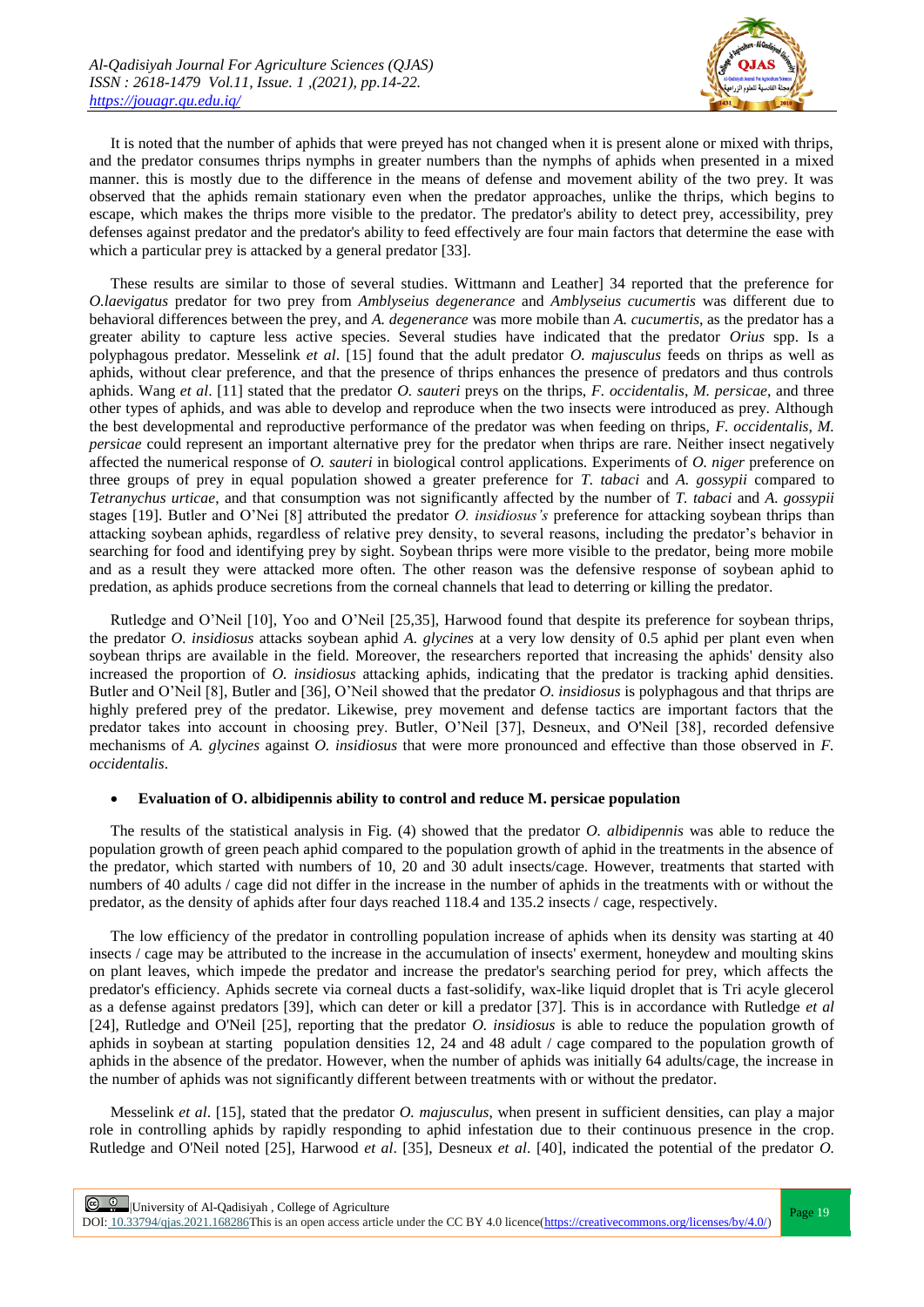

*insidiosus* to reduce the population growth of *A. glycines* at low numbers, and the importance of this predator as a biological control factor in the integrated management of soybean aphid. There was a significant negative relationship between aphid population growth and *O. insidiosus* abundance.



**FIGURE 4.** Average numbers of aphids after four days with the presence or absence of the predator *O. albidipennis.*

# **IV. CONCLUSION**

The predatory bug, *Orius albidipennis* Reuter, is a common predator that preys on the onion thrips *T. tabac* and green peach aphid *M. persicae*. *O. albidipennis* has no clear food preference for one of the two prey when presented together as prey. The predator was also able to suppress the increase of aphid population on the carrot plants at low densities, but its predatory efficiency decreased by increasing the population density of aphids.

# **REFERENCES**

- [1] Blackman, R. L., and Eastop, V. F. (2008). Aphids on the world's herbaceous plants and shrubs, 2 volume set. John Wiley and Sons.
- [2] Van Emden, H. F., and Harrington, R. (Eds.). (2017). Aphids as crop pests. Cabi.
- [3] Diaz-Montano, J., Fuchs, M., Nault, B. A., Fail, J., and Shelton, A. M. (2011). Onion thrips (Thysanoptera: Thripidae): a global pest of increasing concern in onion. Journal of Economic Entomology, 104(1), 1-13.
- [4] Stuart, R. R., GAO, Y. L., and LEI, Z. R. (2011). Thrips: pests of concern to China and the United States. Agricultural Sciences in China, 10(6), 867-892.
- [5] Lewis, T. 1997.Thrips as Crop Pests. University Press.Cambridage, 740 PP.
- [6] Silva, A. X., Jander, G., Samaniego, H., Ramsey, J. S., and Figueroa, C. C. (2012). Insecticide resistance mechanisms in the green peach aphid *Myzus persicae* (Hemiptera: Aphididae) I: a transcriptomic survey. PloS one, 7(6), e36366.
- [7] Nazemi, A., Khajehali, J., and Van Leeuwen, T. (2016). Incidence and characterization of resistance to pyrethroid and organophosphorus insecticides in *Thrips tabaci* (Thysanoptera: Thripidae) in onion fields in Isfahan, Iran. Pesticide Biochemistry and Physiology, 129, 28-35.
- [8] Butler, C. D., and O'Neil, R. J. (2008). Voracity and prey preference of insidious flower bug (Hemiptera: Anthocoridae) for immature stages of soybean aphid (Hemiptera: Aphididae) and soybean thrips (Thysanoptera: Thripidae). Environmental Entomology, 37(4), 964–972.
- [9] Sengonca, C., Ahmadi, K., and Blaeser, P. (2008). Biological characteristics of *Orius similis* Zheng (Heteroptera, Anthocoridae) by feeding on different aphid species as prey. Journal of Plant Diseases and Protection, 115(1), 32-38.
- [10] Yoo, H. J. S., and O'Neil, R. J. (2009). Temporal relationships between the generalist predator, *Orius insidiosus*, and its two major prey in soybean. Biological Control, 48(2), 168-180.
- [11] Wang, S., Michaud, J. P., Tan, X. L., and Zhang, F. (2014). Comparative suitability of aphids, thrips and mites as prey for the flower bug *Orius sauteri* (Hemiptera: Anthocoridae). European Journal of Entomology, 111(2), 221-226.
- [12] Banihashemi, A. S., Seraj, A. A., Yarahmadi, F., and Rajabpour, A. (2017). Effect of host plants on predation, prey preference and switching behaviour of *Orius albidipennis* on *Bemisia tabaci* and *Tetranychus turkestani*. International Journal of Tropical Insect Science, 37(3), 176–182.

C <sup>Q</sup> University of Al-Qadisiyah , College of Agriculture<br>
References and the collection of the Collection of Collection of the Collection of the Collection of the Collection of the Collection of the Collection of the Coll DOI:  $10.33794$ /qjas.2021.168286This is an open access article under the CC BY 4.0 licence(https://creativecommons.org/licenses/by/4.0/)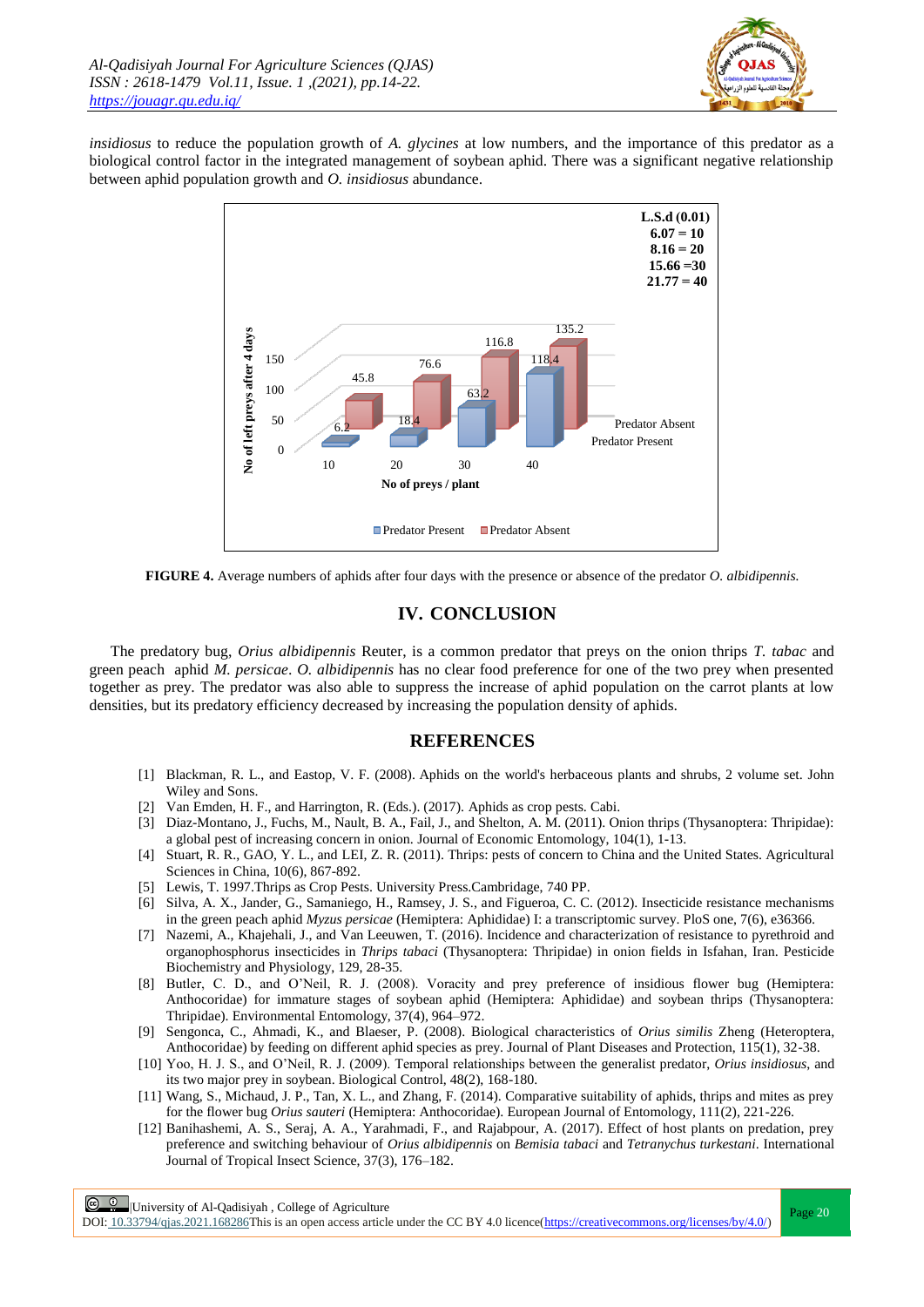

- [13] Lattin, J. D. (1999). Bionomics of the Anthocoridae. Annual Review of Entomology, 44(1), 207-231.
- [14] Bouagga, S., Urbaneja, A., Rambla, J. L., Granell, A., and Pérez-Hedo, M. (2018). *Orius laevigatus* strengthens its role as a biological control agent by inducing plant defenses. Journal of Pest Science, 91(1), 55–64.
- [15] Messelink, G. J., Bloemhard, C. M. J., Sabelis, M. W., and Janssen, A. (2013). Biological control of aphids in the presence of thrips and their enemies. BioControl, 58(1), 45–55.
- [16] Fathi, S. A. A., Asghari, A., and Sedghi, M. (2008). Interaction of Aeolothrips intermedius and *Orius niger* in controlling *Thrips tabaci* on potato. International Journal of Agriculture and Biology, 10(5), 521–525.
- [17] Fathi, S. A. A., and Nouri-Ganbalani, G. (2009). Prey preference of *Orius niger* (Wolf.) and *O. minutus* (L.) from *Thrips tabaci* (Lind.) and *Tetranychus urticae* (Koch.). Journal of Entomology, Vol. 6, pp. 42–48.
- [18] Rajabpour, A., Seraj, A. A., Allahyari, H., and Shishehbor, P. (2011). Evaluation of *Orius laevigatus* fiber (Heteroptera: Anthocoridae) for biological control of *Thrips tabaci* Lindeman (Thysanoptera: Thripidae) on greenhouse cucumber in South of Iran. Asian Journal of Biological Sciences, 4(5), 457-467.
- [19] Salehi, F., Baniameri, V., Sahragard, A., and Hajizadeh, J. (2011). Investigation on prey preference and switching behavior of the predatory bug, *Orius niger* Wolff under laboratory conditions (Heteroptera: Anthocoridae). Munis Entomol. Zool, 6, 425-432.
- [20] Al-Kherb, W. A. (2014). Biological characteristics of *Orius albidipennis* (Hemiptera: Anthocoridae) reared on insect and mite preys. International Journal of Agricultural Research, 9(2), 110-118.
- [21] Bonte, J., De Hauwere, L., Conlong, D., and De Clercq, P. (2015). Predation capacity, development and reproduction of the southern African flower bugs *Orius thripoborus* and *Orius naivashae* (Hemiptera: Anthocoridae) on various prey. Biological Control, 86, 52–59.
- [22] Hamed, Dawood Salman (2014). An ecological and biological study of onion thrips *Thrips tabaci* Lindeman (Thysanoptera: Thripidae) on different plant species with reference to its biological and chemical control in province of Basrah. Master Thesis. University of Basrah, Faculty of Agriculture. P 98.
- [23] Liu, P., Jia, W., Zheng, X., Zhang, L., Sangbaramou, R., Tan, S., and Shi, W. (2018). Predation functional response and life table parameters of *Orius sauteri* (Hemiptera: Anthocoridae) feeding on *Megalurothrips usitatus* (Thysanoptera: Thripidae). Florida Entomologist, 101(2), 254-259.
- [24] Rutledge, C. E., O" Neil, R. J., Fox, T. B., and Landis, D. A. (2004). Soybean aphid predators and their use in integrated pest management. Annals of the Entomological Society of America, 97(2), 240–248.
- [25] Rutledge, C. E., and O'Neil, R. J. (2005). *Orius insidiosus* (Say) as a predator of the soybean aphid, *Aphis glycines* Matsumura. Biological Control, 33(1), 56-64.
- [26] Al-Mohammadi, Fadel Musleh (2009). Agricultural experiments design and analysis. Amman (Jordan): Al-Yazouri Scientific House for Publication and Distribution. P 518.
- [27] Chow, A., Chau, A., and Heinz, K. M. (2008). Compatibility of *Orius insidiosus* (Hemiptera: Anthocoridae) with *Amblyseius* (Iphiseius) *degenerans* (Acari: Phytoseiidae) for control of *Frankliniella occidentalis* (Thysanoptera: Thripidae) on greenhouse roses. Biological Control, 44(2), 259-270.
- [28] Funderburk, J. (2009). Management of the western flower thrips (Thysanoptera: Thripidae) in fruiting vegetables. Florida Entomologist, 92(1), 1-6.
- [29] Tommasini, M. G., Van Lenteren, J. C., and Burgio, G. (2004). Biological traits and predation capacity of four Orius species on two prey species. Bull. Insectol. 57, 79–93.
- [30] Kohno, K., and Kashio, T. (1998). Development and prey consumption of *Orius sauteri* (Poppius) and O*. minutus* (L.)(Heteroptera: Anthocoridae) fed on *Frankliniella occidentalis* (Pergande) (Thysanoptera: Thripidae). Applied entomology and zoology, 33(2), 227-230.
- [31] Rondon, S. I., Cantliffe, D. J., and Price, J. F. (2004). The feeding behavior of the bigeyed bug, minute pirate bug, and pink spotted lady beetle relative to main strawberry pests. Environmental entomology, 33(4): 1014-1019.
- [32] Mendes, S. M., Bueno, V. H., Argolo, V. M., and Silveira, L. C. P. (2002). Type of prey influences biology and consumption rate of *Orius insidiosus* (Say)(Hemiptera, Anthocoridae). Revista Brasileira de Entomologia, 46(1), 99- 103.
- [33] Jaworski, C. C., Bompard, A., Genies, L., Amiens-Desneux, E., and Desneux, N. (2013). Preference and prey switching in a generalist predator attacking local and invasive alien pests. PLoS One, 8(12), e82231.
- [34] Wittmann, E. J., and Leather, S. R. (1997). Compatibility of *Orius laevigatus* Fieber (Hemiptera: Anthocoridae) with Neoseiulus *Amblyseius cucumeris* Oudemans (Acari: Phytoseiidae) and Iphiseius *Amblyseius*) *degenerans* Berlese (Acari: Phytoseiidae) in the biocontrol of *Frankliniella occidentalis* Pergande (Thysanoptera: Thripidae. Experimental and applied acarology, 21(8), 523-538.
- [35] Harwood, J. D., Desneux, N., Yoo, H. J. S., Rowley, D. L., Greenstone, M. H., Obrycki, J. J., and O' NEIL, R. J. (2007). Tracking the role of alternative prey in soybean aphid predation by *Orius insidiosus*: a molecular approach. Molecular Ecology, 16(20), 4390-4400.
- [36] Butler, C. D., and O'Neil, R. J. (2007). Life history characteristics of *Orius insidiosus* (Say) fed diets of soybean aphid, *Aphis glycines* Matsumura and soybean thrips, *Neohydatothrips variabilis* (Beach). Biological control, 40(3), 339-346.
- [37] Butler, C. D., and O'neil, R. J. (2006). Defensive response of soybean aphid (Hemiptera: Aphididae) to predation by insidious flower bug (Hemiptera: Anthocoridae). Annals of the Entomological Society of America, 99(2), 317-320.
- [38] Desneux, N., and O'neil, R. J. (2008). Potential of an alternative prey to disrupt predation of the generalist predator, *Orius insidiosus*, on the pest aphid, Aphis glycines, via short-term indirect interactions. Bulletin of Entomological Research, 98(6), 631-639.